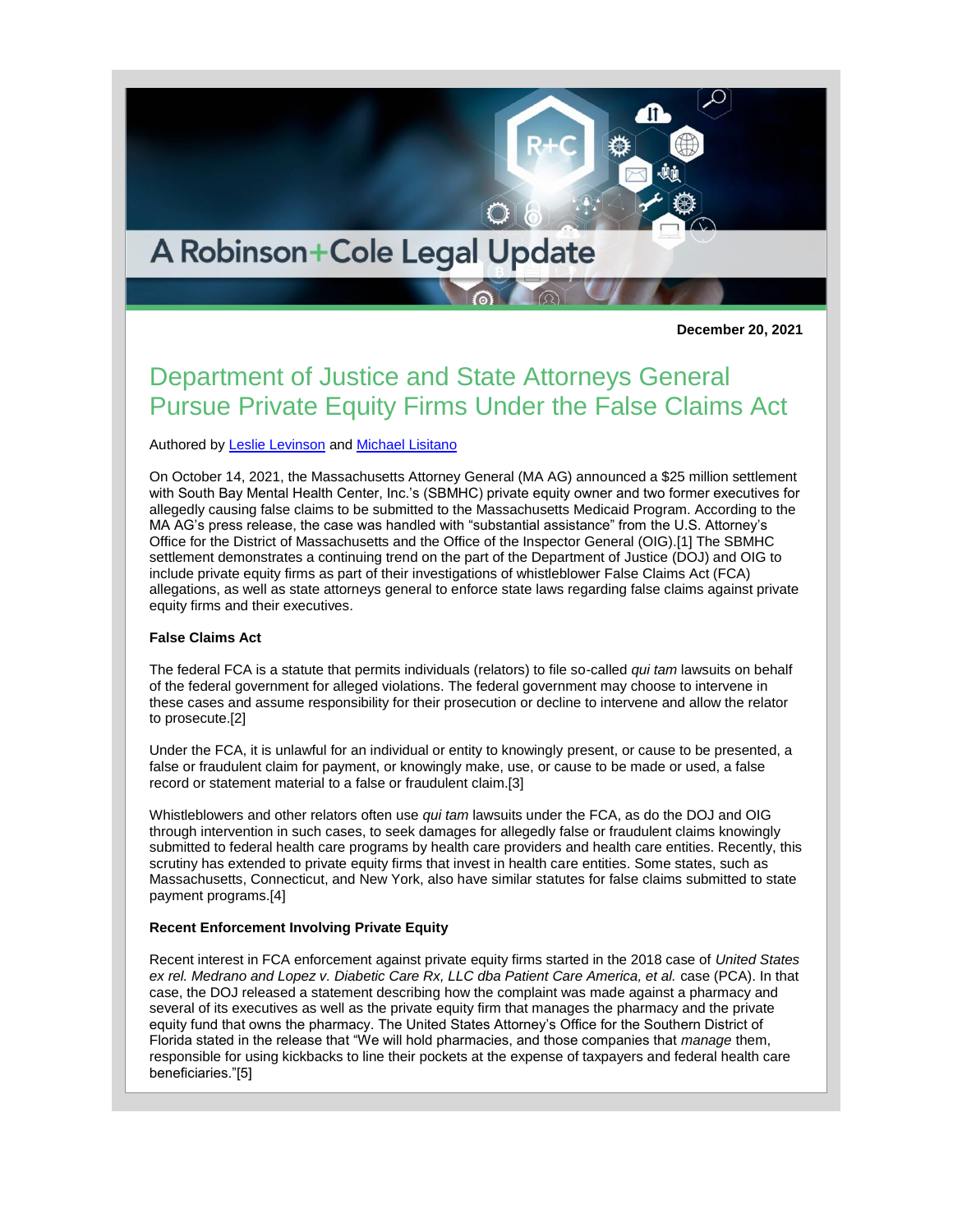According to the complaint, the private equity defendant managed a private equity fund, which owned the controlling stake in the pharmacy since 2012, and the private equity firm "managed and controlled" the pharmacy "on behalf of the private equity fund through two [private equity firm] partners…who served as officers and/or directors of [the pharmacy] and of a holding company with an ownership interest in [the pharmacy]." The FCA lawsuit alleged involvement in a kickback scheme designed to generate unnecessary referrals for prescription pain creams, scar creams, and vitamins reimbursed by TRICARE, the federal health care program for military members and their families. Ultimately, in 2019, PCA, its Chief Executive, and its former Vice President of Operations, along with the private equity firm that managed PCA, settled with the DOJ for \$21.36 million.[6]

In 2020, the DOJ announced an \$11.5 million FCA settlement with Therakos, Inc., for the promotion of a drug-device system for unapproved use in pediatric patients and related claims for payment. Notably, \$1.5 million of the settlement was paid by the private equity firm that acquired Therakos to resolve allegations that the alleged improper sales and promotion practices continued after the private equity firm acquired it in 2012 (the remaining \$10 million was paid by the prior owner of Therakos).[7]

In July 2021, the DOJ announced a \$15.3 million settlement with a national electroencephalography testing company, Alliance Family of Companies LLC (Alliance), and the private equity firm that managed it, for false claims related to an alleged kickback scheme. The private equity firm was responsible for \$1.8 million of the settlement due to allegations of causing false billings resulting from its management agreement. The DOJ "alleged that [the private equity firm] learned of the kickbacks based on due diligence it performed prior to investing in Alliance and then caused false claims by allowing that conduct to continue once it entered into an agreement to manage Alliance."[8]

### **The South Bay Mental Health Center Case**

Most recently, in the SBMCH case, a whistleblower filed an FCA *qui tam* lawsuit alleging violations related to mental health services provided by SBMCH. The MA AG intervened, alleging violations of the Massachusetts False Claims Act. According to the MA AG, "the clinics named in the complaint suffered significant gaps in licensing and supervision of therapists during the relevant time period … [and] SBMHC had a widespread pattern of employing unlicensed, unqualified, and unsupervised staff at its mental health facilities in violation of MassHealth regulations." Accordingly, the complaint alleged that "by submitting fraudulent claims to MassHealth for mental health services provided by unlicensed, unqualified, and unsupervised personnel, SBMHC violated the Massachusetts False Claims Act." SBMHC settled for \$4 million in 2018, and the MA AG continued to pursue SBMHC's prior CEO, current CEO, and the private equity firm that owned SBMHC, alleging they "knew that SBMHC was providing unlicensed, unqualified, and unsupervised services in violation of regulatory requirements and caused fraudulent claims to continue to be submitted to MassHealth by failing to adopt recommendations to bring SMBHC into compliance." The three settled for \$25 million, \$19.95 million of which is to be paid by the private equity firm.[9]

#### **Key Takeaways**

- Private equity firms remain under scrutiny from the DOJ and OIG for FCA violations and the recent SBMCH case exemplifies that state attorneys general also have private equity firms on their radar.
- The \$19.95 million paid by the private equity firm in the SBMCH settlement is notably larger than the amounts in the prior Alliance and Therakos settlements.
- The PCA and SMBHC settlements both involve allegations that the private equity firms had knowledge of the FCA violations as a result of their roles in managing the respective portfolio companies.

The government's continued interest in this area highlights the need for private equity firms to be cognizant of their level of involvement in the operations of their portfolio companies, and thorough in their diligence review of new acquisitions, especially in the health care space and when such involvement might create potential exposure.